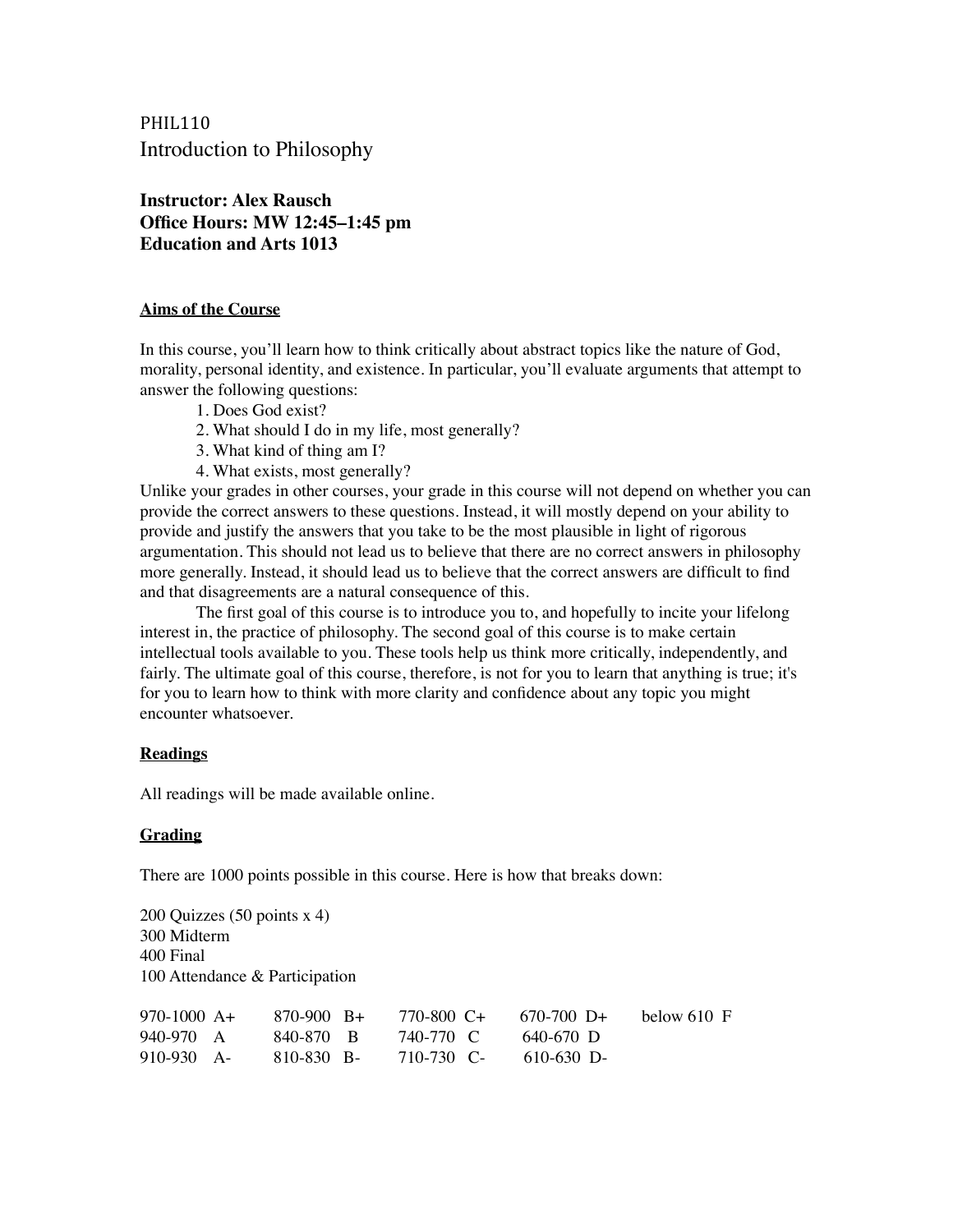# **Attendance & Participation**

It's practically impossible to learn the material and methods presented in this course without regular attendance. Attendance will be taken, and after the second absence 20 points will be deducted for every subsequent absence from the Attendance & Participation grade. Do contact me, however, in extenuating circumstances.

In this course, it's entirely normal and encouraged for you to—

- ask questions in the middle of lecture when you are confused.
- be dissatisfied with an explanation and ask for another.
- disagree with something and present a problem or worry for it.
- agree with something and present further justification for it.

• be unconfident about a point you'd like to make but try to make it anyway, even if you abandon the attempt halfway through.

• e-mail me, talk with me before and after class, or visit my office hours with questions, thoughts, comments, and concerns you have about the course material.

*In my experience, students who regularly do these things excel in philosophy courses*

## **Course Schedule**

| <b>Date</b>                                                 | <b>Topic</b>                                                                                                          | <b>Readings</b>                                                           |  |  |
|-------------------------------------------------------------|-----------------------------------------------------------------------------------------------------------------------|---------------------------------------------------------------------------|--|--|
| 1/11                                                        | Introduction to PHIL101                                                                                               |                                                                           |  |  |
| 1/13                                                        | Tools for Philosophy: Validity, Soundness,<br>Necessary and Sufficient Conditions                                     | - Edward Craig, <i>Philosophy: A Very</i><br>Short Introduction (excerpt) |  |  |
| 1/18                                                        | No Class - MLK Holiday                                                                                                |                                                                           |  |  |
| <b>Section 1: Does God Exist?</b><br>Philosophy of Religion |                                                                                                                       |                                                                           |  |  |
| 1/20                                                        | <b>Practice Quiz on Validity, Soundness, and</b><br><b>Necessary and Sufficient Conditions</b><br>The Problem of Evil | - Mackie, "Evil and Omnipotence"                                          |  |  |
| 1/25                                                        | Free Will and Other Defenses against the<br>Problem of Evil                                                           | - van Inwagen, "The Problem of<br>Evil"                                   |  |  |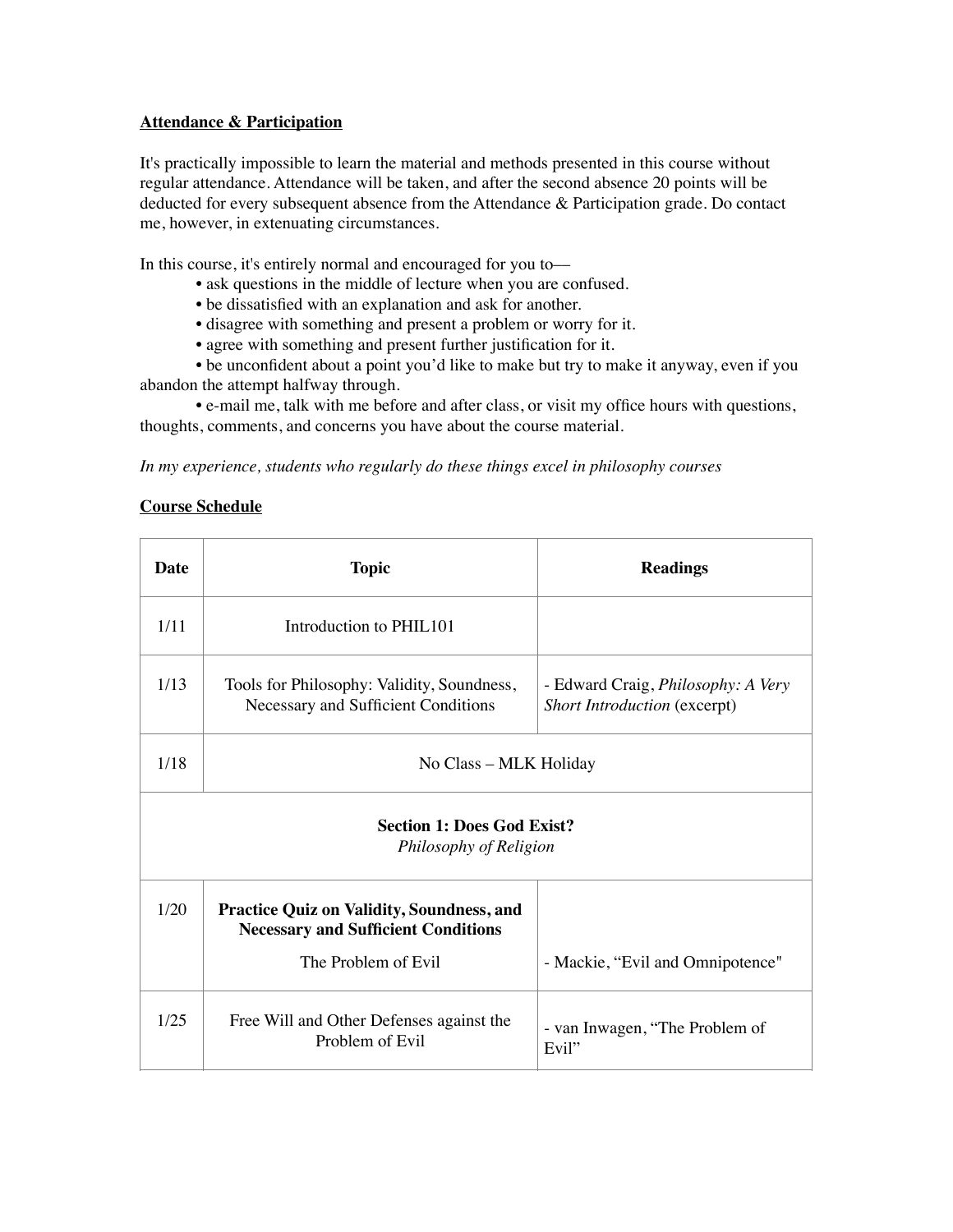| 1/27                                                    | A Priori Arguments for God's Existence     | - Aquinas' 2nd Way<br>- Descartes, Meditations (excerpt)                                                               |  |  |
|---------------------------------------------------------|--------------------------------------------|------------------------------------------------------------------------------------------------------------------------|--|--|
| 2/1                                                     | A Posteriori Arguments for God's Existence | - Aquinas' 5th Way<br>- Paley, Natural Theology (excerpt)                                                              |  |  |
| 2/3                                                     | Euthyphro's Dilemma                        | - Plato, <i>Euthyphro</i> (excerpt)                                                                                    |  |  |
| <b>Section 2: What Ought I Do?</b><br>Ethics / Morality |                                            |                                                                                                                        |  |  |
| 2/8                                                     | Quiz #1 on Section 1                       |                                                                                                                        |  |  |
|                                                         | Utilitarianism                             | - Mill, Utilitarianism II (excerpt)<br>- Thomson, "Killing, letting die, and<br>the trolley problem"                   |  |  |
| 2/10                                                    | Deontology                                 | - Kant, Groundwork (selections)                                                                                        |  |  |
| 2/15                                                    | Moral Relativism and Realism               | - Benedict, "Anthropology and the<br>Abnormal" (excerpt)<br>- MacIntyre, "Moral Pluralism<br>without Moral Relativism" |  |  |
| 2/17                                                    | <b>Moral Luck</b>                          | - Nagel, "Moral Luck"                                                                                                  |  |  |
| 2/22                                                    | Responsibility, Free Will, and Determinism | - van Inwagen, "The Powers of<br>Rational Beings: Freedom of the<br>Will"                                              |  |  |
| 2/24                                                    | Quiz #2 on Section 2                       |                                                                                                                        |  |  |
|                                                         | In-Class Review for Midterm                |                                                                                                                        |  |  |
| 2/29<br><b>MIDTERM EXAM</b>                             |                                            |                                                                                                                        |  |  |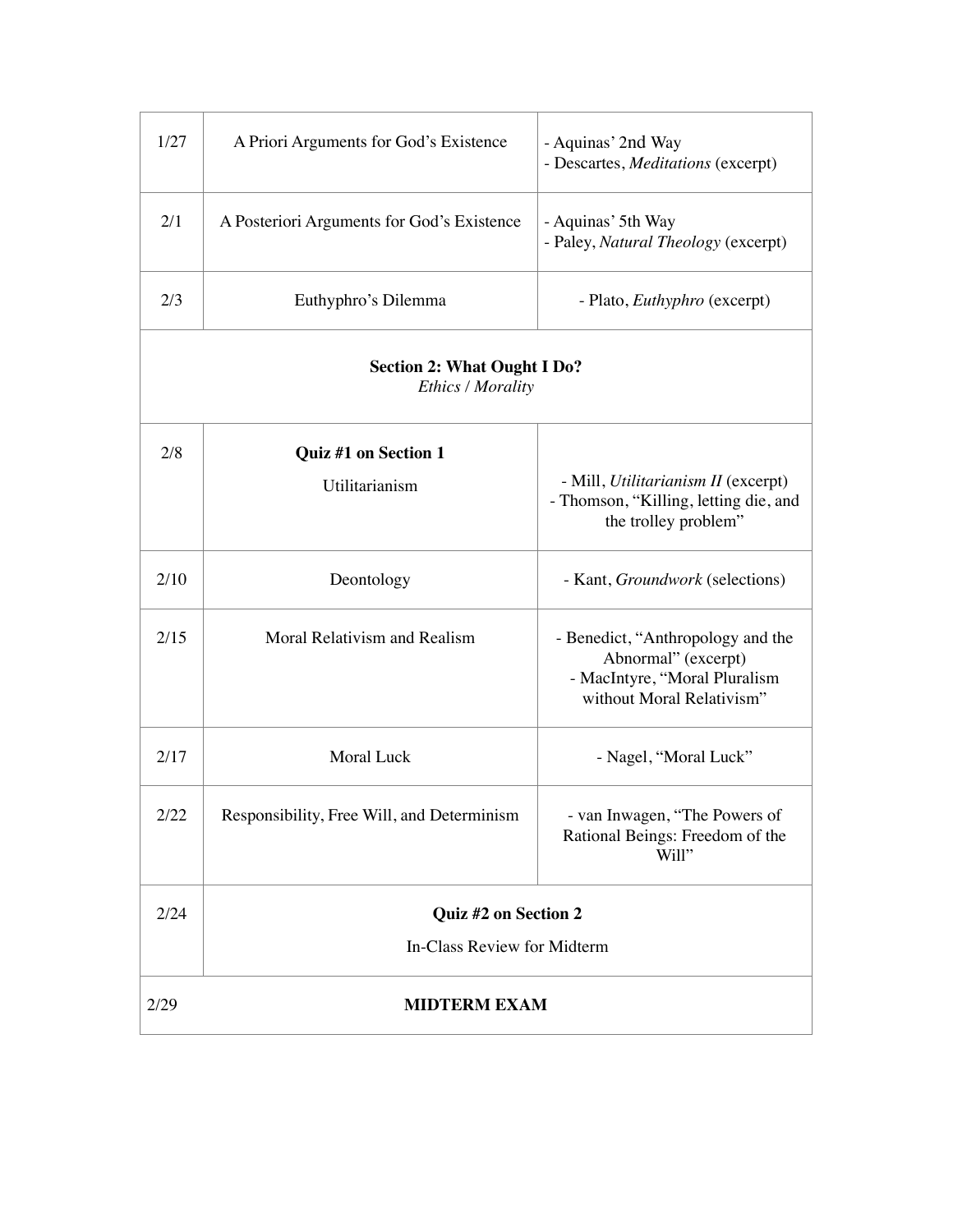| <b>Section 3: What Kind of Thing Am I?</b><br>Philosophy of Mind / Personal Identity |                                                       |                                                                                                                                                                         |  |  |
|--------------------------------------------------------------------------------------|-------------------------------------------------------|-------------------------------------------------------------------------------------------------------------------------------------------------------------------------|--|--|
| 3/7                                                                                  | Dualism                                               | - Descartes, Meditations (excerpt)<br>- Correspondence between Elisabeth<br>and Descartes                                                                               |  |  |
| 3/9                                                                                  | Materialism                                           | - van Inwagen, "Dualism and<br>Personal Identity" (excerpt)<br>- Jackson, "What Mary Didn't<br>Know"                                                                    |  |  |
| $3/14 - 3/16$<br>No Class - Spring Break                                             |                                                       |                                                                                                                                                                         |  |  |
| 3/21                                                                                 | Functionalism                                         | - Anderson, "Introduction to<br>Functionalism"<br>- Cole, "The Chinese Room<br>Argument" (excerpt)                                                                      |  |  |
| 3/23                                                                                 | Psychologism                                          | - Locke, "Of Identity and<br>Diversity" (excerpt)<br>- Reid, "Of Mr. Locke's account of<br>our personal identity"<br>- Williams, "The Self and the Future"<br>(excerpt) |  |  |
| 3/28                                                                                 | Eliminativism                                         | Parfit, "Divided Minds and the<br>Nature of Persons"                                                                                                                    |  |  |
| <b>Section 4: What Exists?</b><br><b>Metaphysics</b>                                 |                                                       |                                                                                                                                                                         |  |  |
| 3/30                                                                                 | Quiz #3 on Section 3<br>Wholes and Parts: Composition | - van Inwagen, Material Beings<br>(excerpts)                                                                                                                            |  |  |
| 4/4                                                                                  | The Statue of David: Constitution                     | - Sider, "Constitution"                                                                                                                                                 |  |  |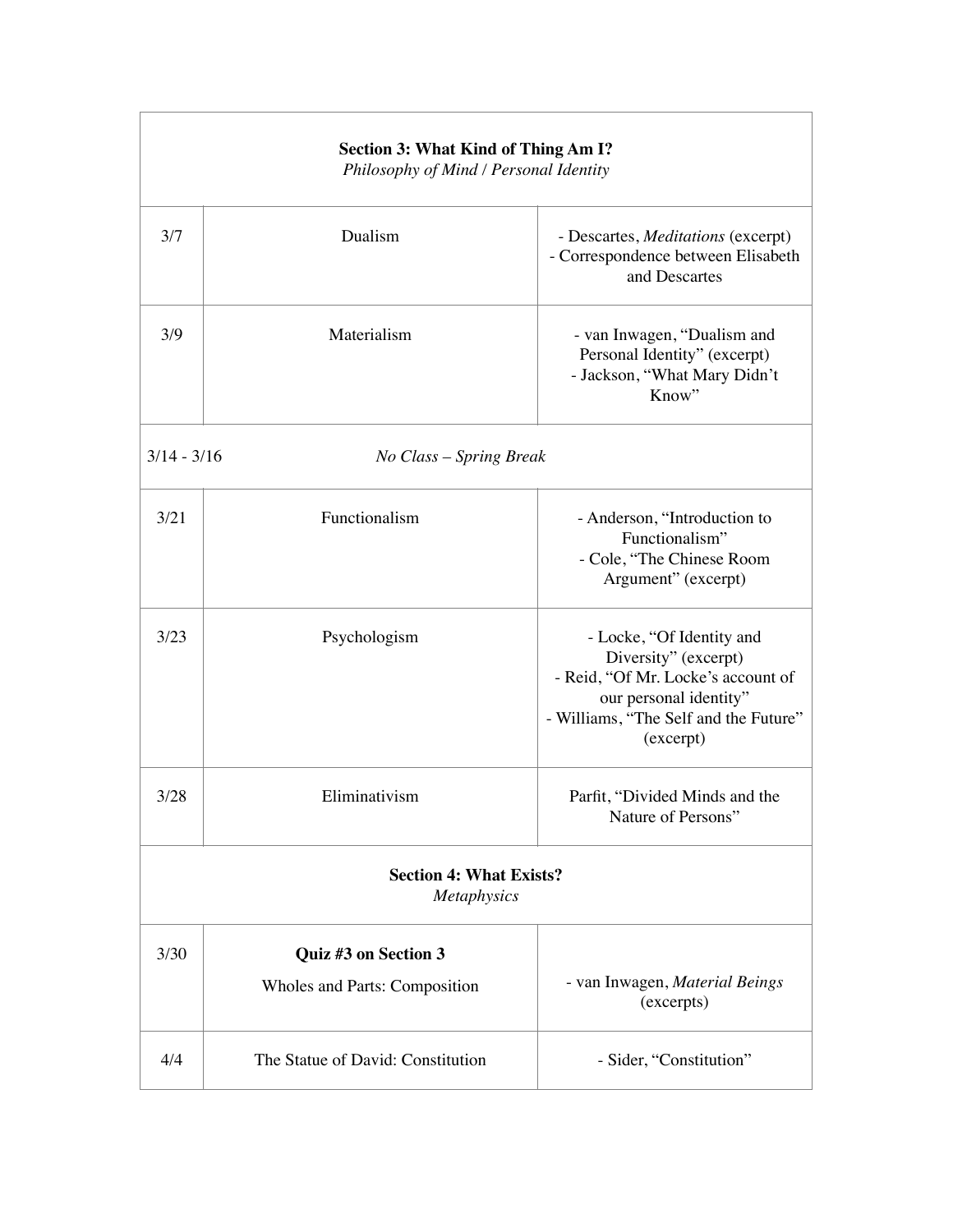| 4/6        | Vagueness: Sorites' Paradox                                             | - Galen, "On Medical Experience"                                          |  |  |  |
|------------|-------------------------------------------------------------------------|---------------------------------------------------------------------------|--|--|--|
| 4/11       | Space and Time                                                          | - Huggett, "Zeno's<br>Paradoxes" (excerpts)                               |  |  |  |
| 4/13       | <b>Ontological Commitment and Paraphrase:</b><br>Realism vs. Nominalism | - Lewis, "Holes"<br>- van Inwagen, "A Theory of<br>Properties" (excerpts) |  |  |  |
| 4/20       | <b>Quiz #4 on Section 4</b><br>Flex Day                                 | <b>TRD</b>                                                                |  |  |  |
| 4/25       | In-class Review of Sections 1 & 2                                       |                                                                           |  |  |  |
| 4/27       | In-class Review of Sections $3 & 4$                                     |                                                                           |  |  |  |
| <b>TBD</b> | <b>FINAL EXAM</b>                                                       |                                                                           |  |  |  |

# **Other Important Dates**

Beginning of February: Check 'Grades' on [One.IU.edu](http://one.iu.edu/) to see if I have any concerns about your performance in the course. This is a good time to come talk to me about how you are doing in the course so far.

Mid-March: Make an appointment with your advisor to plan for upcoming semester(s).

March 13: Last day to withdraw with an automatic W. After this date, students can only withdraw under exceptional circumstances and need permission from the Dean's Office and the instructor.

Beginning of April: Continuing student enrollment for Summer and Fall 16 starts. Check your Student Center in [One.IU.edu](http://one.iu.edu/) for the exact date and time.

# **Accommodations for Religious Observances**

If you will require academic accommodations for a religious observance, please provide me with a written request to consider a reasonable modification for that observance by the end of the second week of the course. Contact me after class, during my office hours, or by individual appointment to discuss the issue. If after discussion we reach no consensus, either party or both should seek the advice of the Department Chair or the Dean, and if no consensus is reached, then the advice of the Vice Chancellor of Academic Affairs ("VCAA"). Either the instructor or the